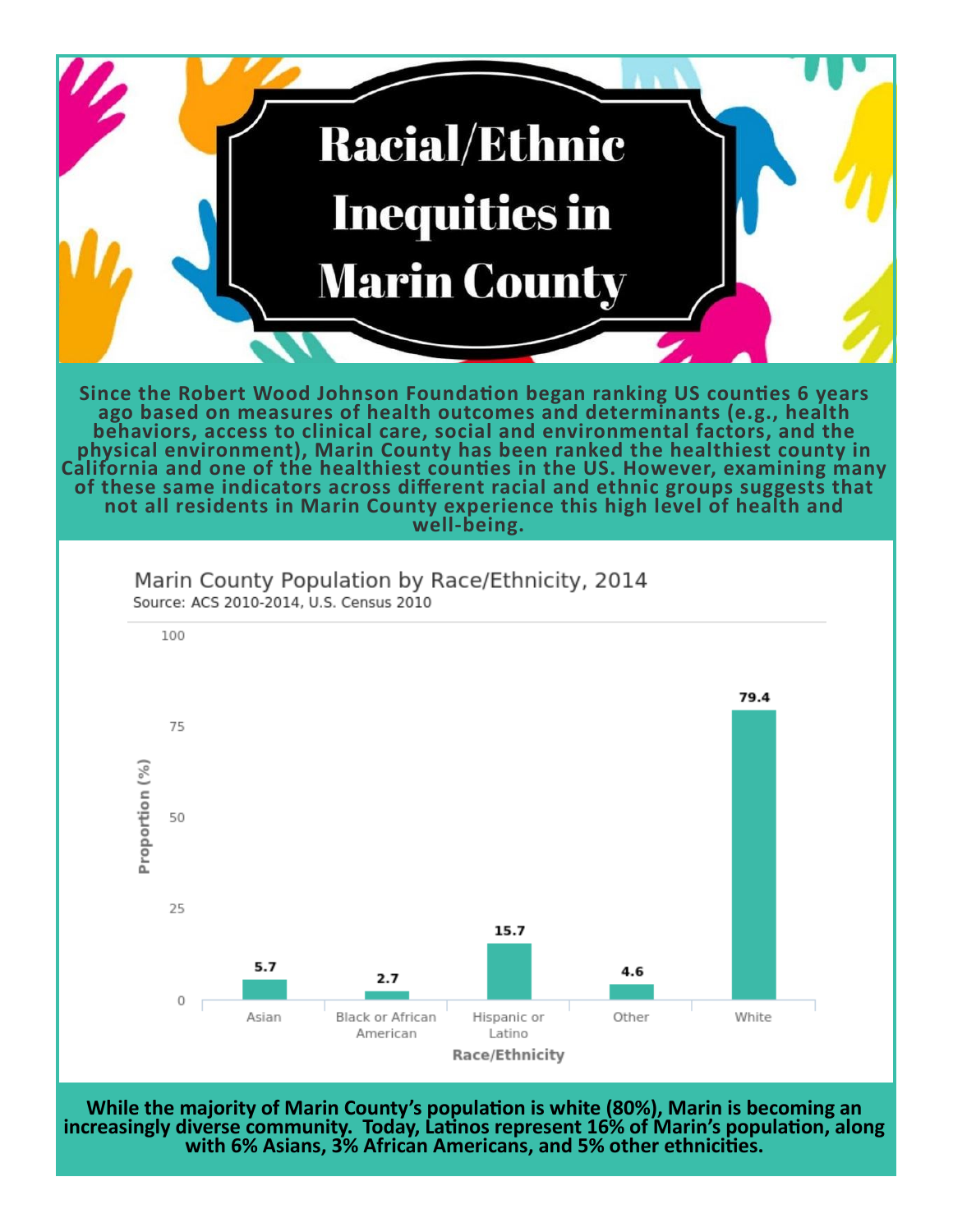## **EDUCATION**

## Low education levels are linked with poor health, more stress, and<br>lower self-confidence.

Percentage of 3 and 4 year Olds Attending Preschool - Marin County, 2012

Source: Children Now, County Report Card, 2014-15 (American Community Survey)

100 85 Proportion of Total Population (%) 80 65 60 40 35 20  $\circ$ Overall White Latino/Hispanic Race/Ethnicity

3rd Graders Who Met or Exceeded English Language Arts/Literacy Proficiency Standards by Race/Ethnicity - Marin County, 2016 Source:

California Department of Education, California Assessment of Student Performance and Progress,



### Educational attainment varies by race/ethnicity in Marin County.



High School Graduation within 4 Years by Race/Ethnicity - Marin County



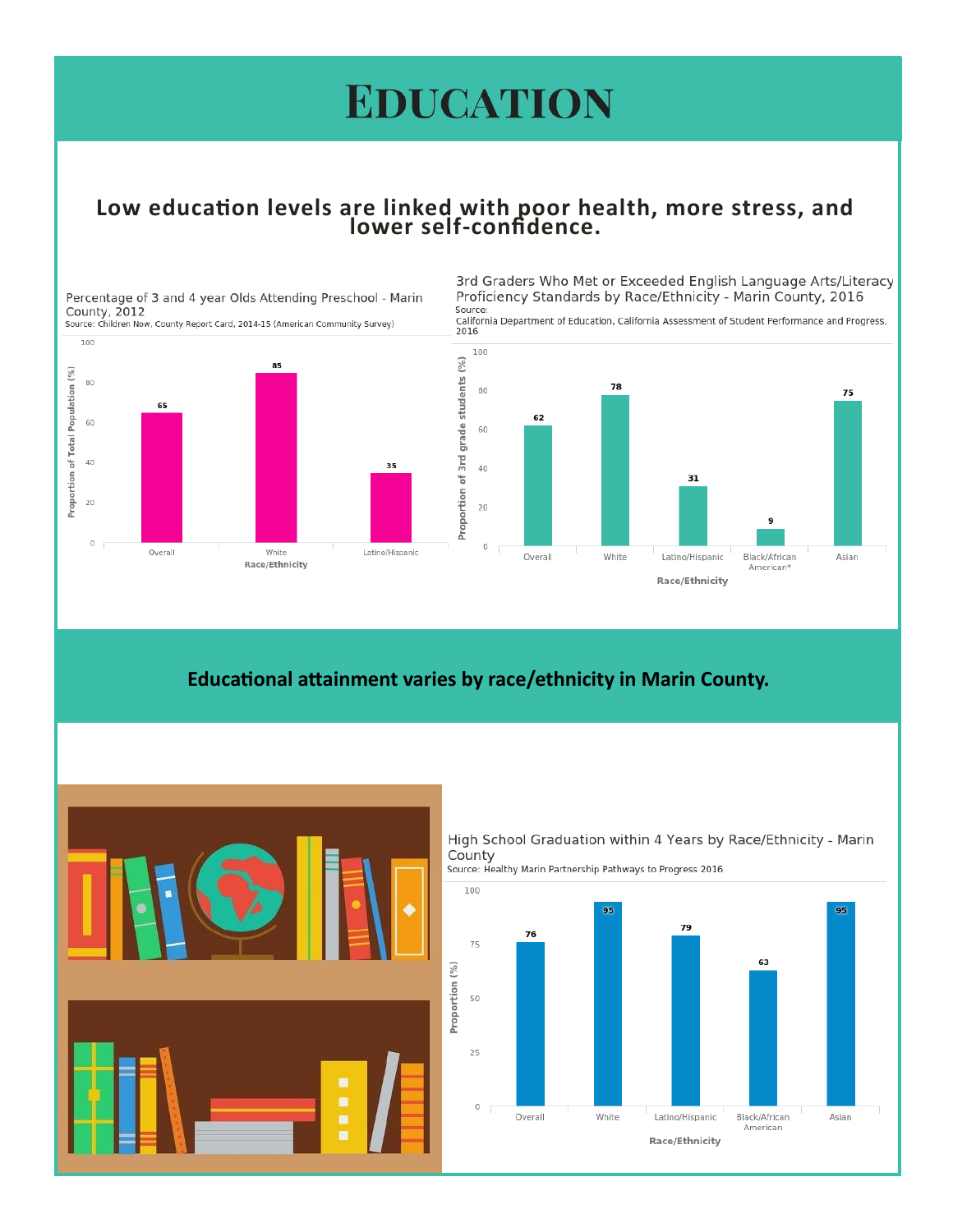# **INCOME**

### **Income has considerable impact on health and is one of the social determinants of health. Higher income is linked to better health. The greater the gap between the richest and poorest people, the greater the differences in health. (Source: WHO)**

Unemployment by Race/Ethnicity in Marin County, 2014 Source: American Community Survey 5-year Estimates, 2010-2014





Proportion living below 250% of the Federal Poverty Level (FPL) by Race/Ethnicity - Marin County, 2014 Source: American Community Survey 5-year Estimates, 2010-2014



Because of Marin County's high cost of living, those at and below 250% of the Federal poverty level likely do not have enough funds to make ends meet.

Living Below 250% FPL in Marin County would be:

\$59,625 for a family of 4 \$39,325 for a family of 2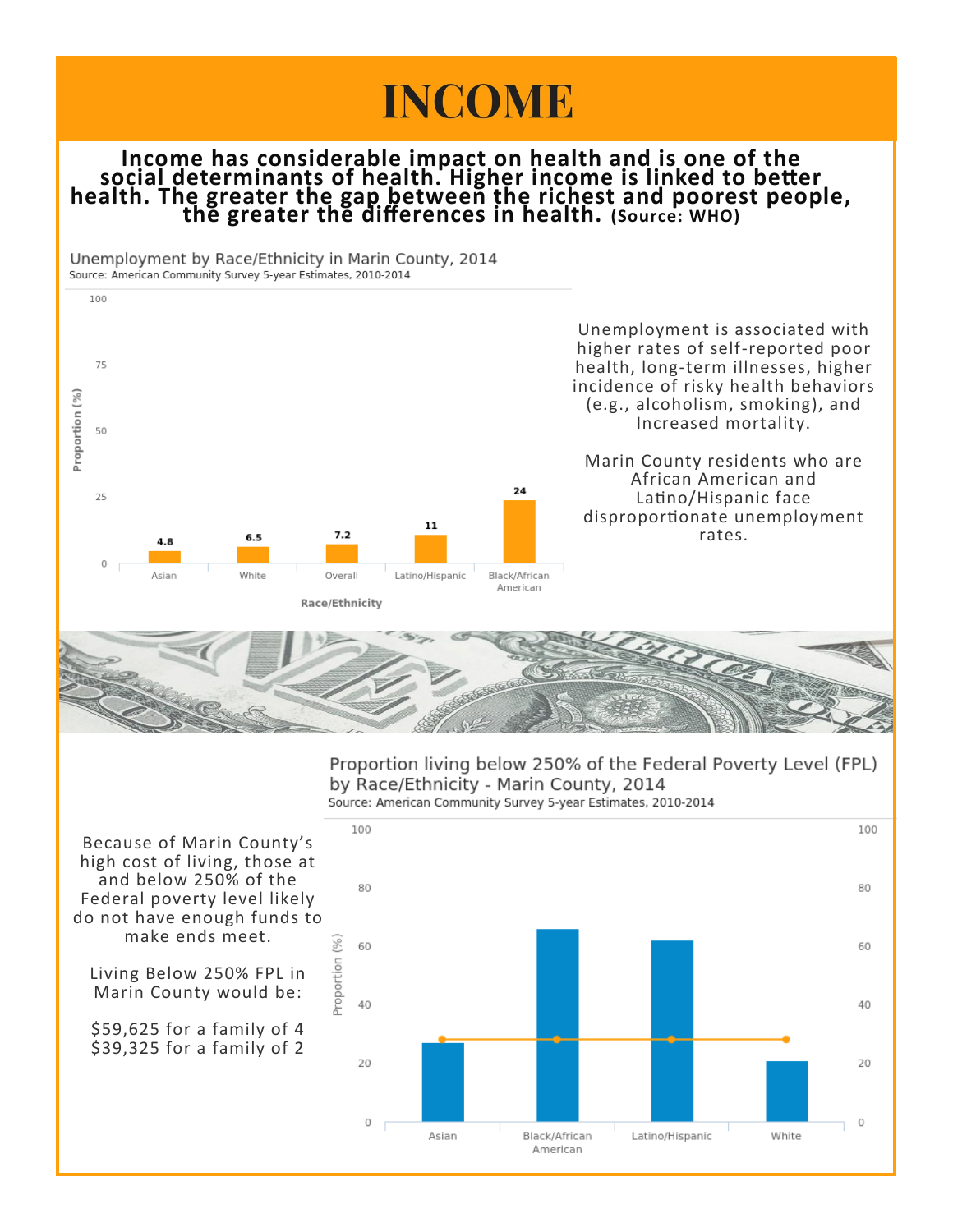

**This unequal distribution of arrest rates is seen in both adults and juveniles.**

|  |  |  |  | Table 1. Juvenile Arrest Rate per 1,000 Population by Race/Ethnicity-Marin County, 2014 |
|--|--|--|--|-----------------------------------------------------------------------------------------|
|--|--|--|--|-----------------------------------------------------------------------------------------|

| <b>Race/Ethnicity</b> |                 |                                         |                |                |  |  |  |
|-----------------------|-----------------|-----------------------------------------|----------------|----------------|--|--|--|
| <b>White</b>          | Latino/Hispanic | <b>Black/African</b><br><b>American</b> | Asian          | <b>Overall</b> |  |  |  |
| 3 per 1,000           | 10 per 1,000    | 43 per 1,000                            | $\mathsf{U}^*$ | 5 per 1,000    |  |  |  |

\*Unstable rate estimate as there were fewer than 20 arrests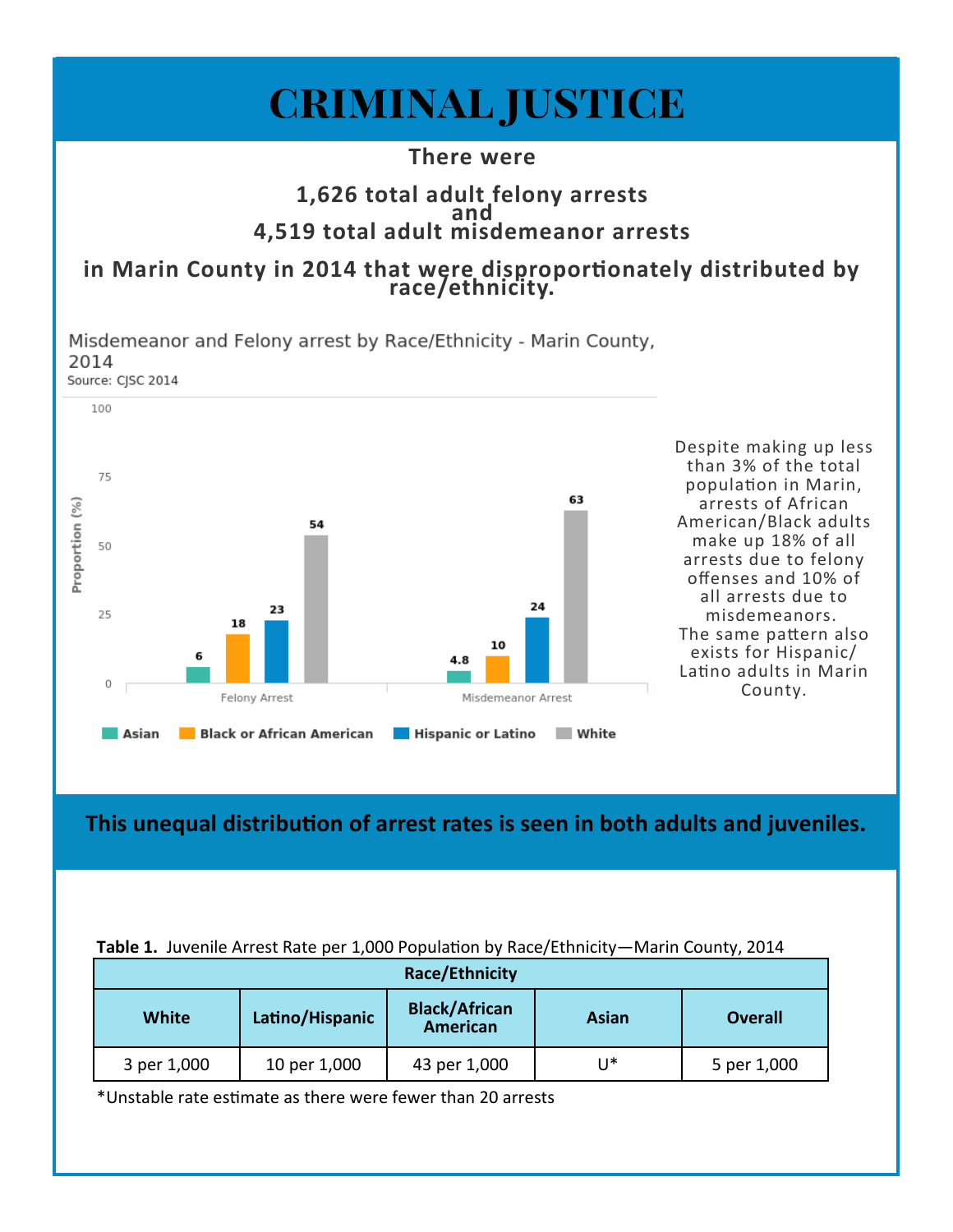# **HEALTH**

## **Not all residents in Marin County experience the same level of physical and mental health and well-being.**

Proportion of 7th, 9th, and 11th Graders Feeling Sad or Hopeless by Race/Ethnicity, Marin County, 2011-2013 Source: California Healthy Kids Survey (CHKS) 2011-2013



40% of African American 7th, 9th, and 11th graders in Marin reported feeling so sad or hopeless almost every day for two weeks or more that they stopped doing some usual activities. The state average for this measure among African Americans of this age is 28%. The prevalence for White and Hispanic/Latino populations are 24% and 29%, respectively in Marin, in comparison to 28% and 32%, respectively, in California.

**Obesity can cause a series of chronic health conditions, including heart disease and diabetes, and is influenced by access to healthcare and nutritious, affordable food. The proportion of 5th graders who are overweight and obese varies markedly by race/ethnicity.**

> Proportion of 5th Graders Who are Overweight or Obese by Race/Ethnicity, Marin County, 2015

Source: California Department of Education, Physical Fitness Testing Research Files (Dec. 2015)